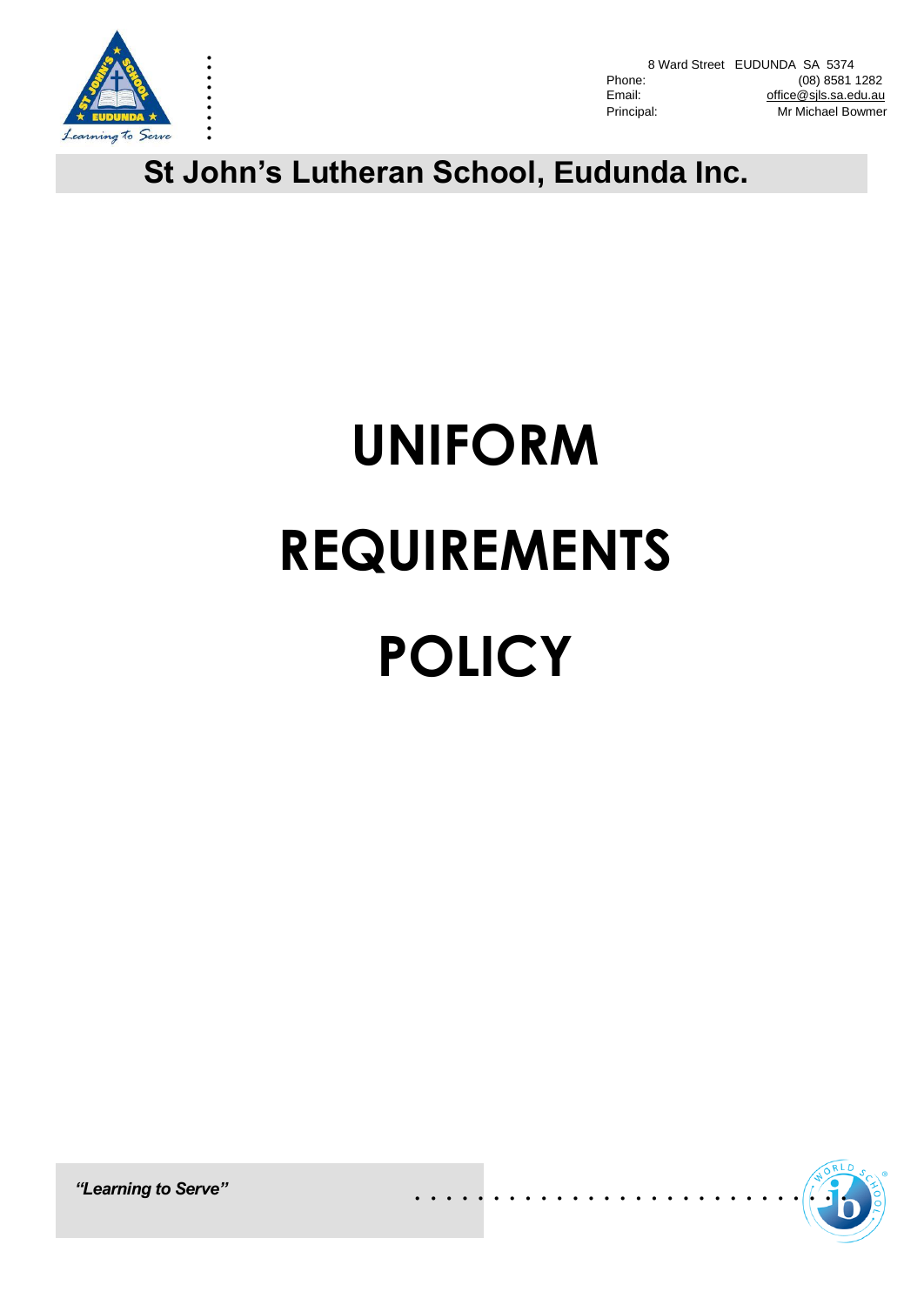# **Preamble**

Uniform is an important aspect of St John's Lutheran School, Eudunda, in that it assists in the development of a sense of unity and purpose in the development and maintenance of such qualities as self-respect, school pride and discipline.

In our school it has a special significance as it 'identifies' us as a 'special family of God' whose role is to be 'lights' in the community. For this reason it is doubly important that our children wear the uniform with pride.

It is therefore **expected** that all parents who enrol their children at this school comply with the uniform requirements as specified.

The students of St John's Lutheran School are expected to wear correct school uniform at all school times and at official school functions. If for some reason this is not possible on an occasion, parents are asked to send a note of explanation to the school.

ALL uniform items MUST be purchased from our School Uniform Shop, with the exception of footwear, hair accessories and sunglasses. **ALL** uniforms are expected to be clearly labelled.

St John's Lutheran School depends very much on the support of parents in seeing that the uniform is worn correctly and that items clearly not in line with the values, ethos and tone of the school are not worn.

# **AVAILABILITY OF SCHOOL UNIFORM**

The preferred method of purchasing school uniform is via the order form available from the front office. Please phone the school if you would like a copy to be sent home with your child. Return the form to school, along with payment or card details and office staff will fill your order and send items home with your child. Alternatively, the uniform shop will be OPEN BY APPOINTMENT for try ons.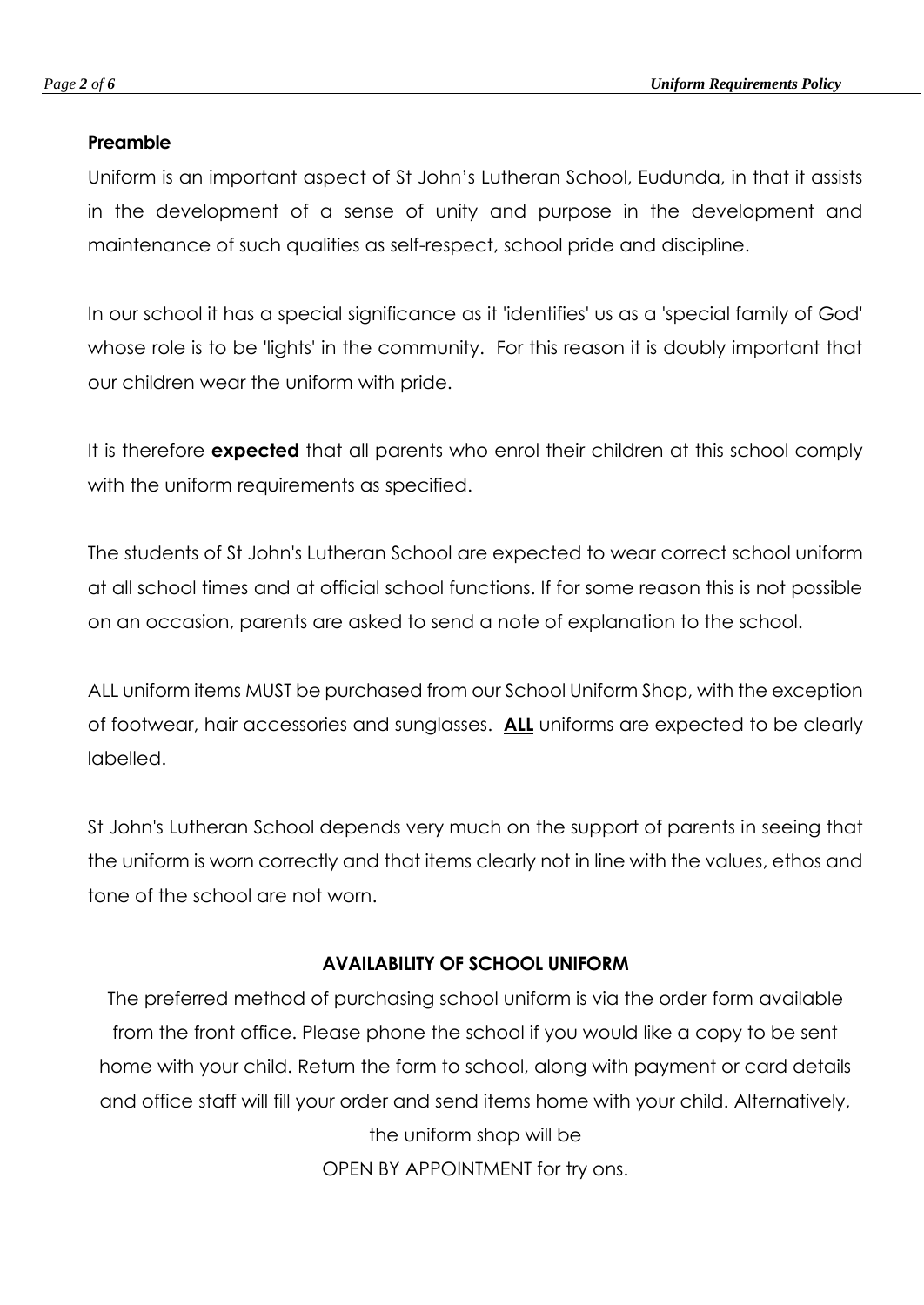# **GIRLS' UNIFORM REQUIREMENTS:**

### **GIRLS' SUMMER – WORN IN TERMS ONE AND FOUR**

| <b>SHOES:</b>         | Black leather lace up that take a shine. Heels no higher than 3cm (NO BLACK) |
|-----------------------|------------------------------------------------------------------------------|
|                       | SPORTS STYLES PERMITTED)                                                     |
| <b>JUMPER:</b>        | Woollen or cotton blend, regulation V-neck, dark royal blue with school logo |
| <b>HATS:</b>          | Bucket hat with school logo                                                  |
| <b>SUNGLASSES:</b>    | Dark framed (optional) appropriate to the SunSmart Policy                    |
| <b>SCHOOL JACKET:</b> | Can be worn as extra warmth over official school jumper outside the          |

*OFFICIAL SCHOOL FUNCTIONS: Dress, short plain white socks and black leather lace up shoes (as above).*

# **GIRLS' WINTER – WORN IN TERMS TWO AND THREE**

| <b>PINAFORE:</b> | Regulation grey blue check. Length to be below the knee but no longer than            |
|------------------|---------------------------------------------------------------------------------------|
|                  | mid-calf. (Please note: The Pinafore is <i>'compulsory'</i> for Foundation, Year One, |
|                  | Year Two.                                                                             |
| SKIRT:           | Regulation grey blue check. Length to be below the knee, but no longer than           |
|                  | mid-calf                                                                              |
| <b>JUMPER:</b>   | Woollen or cotton blend, regulation V-neck, dark royal blue with school logo          |
| SHIRT:           | Mid blue long sleeved JAK shirt                                                       |
| SOCKS:           | Grey – long or short                                                                  |
| <b>TIGHTS:</b>   | Grey                                                                                  |
| <b>SHOES:</b>    | Black leather lace up that take a shine (as above)                                    |
| <b>HATS:</b>     | Bucket hat with school logo                                                           |

# *SCHOOL JACKET/BEANIE/SCARF (Optional):*

# *Can be worn as extra warmth over official school jumper outside the classroom.*

*OFFICIAL SCHOOL FUNCTIONS: Pinafore/Skirt, school jumper with logo, grey tights, long sleeved JAK shirt and black leather lace up shoes (as above).*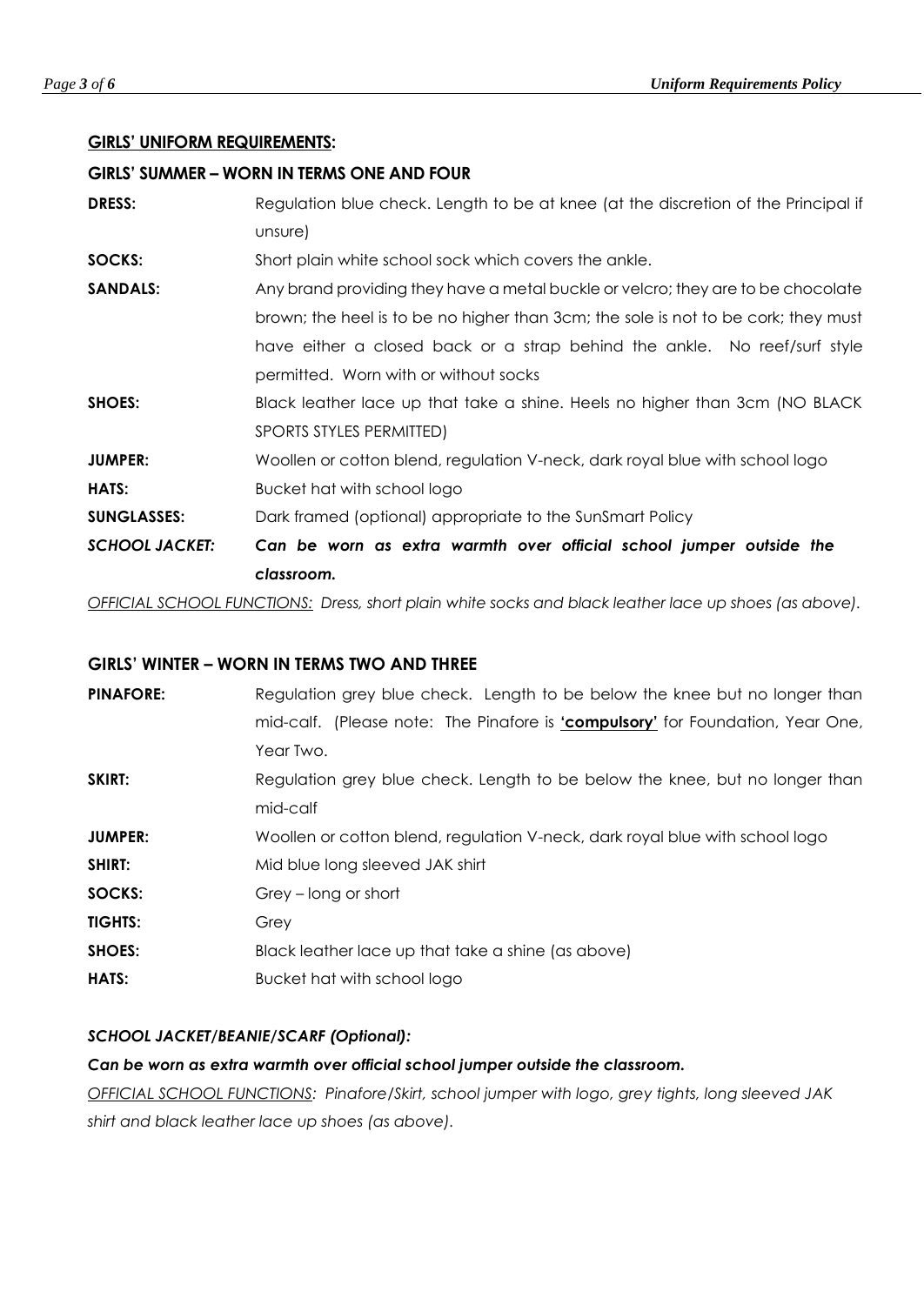# **BOYS' UNIFORM REQUIREMENTS:**

| <b>BOYS' SUMMER – WORN IN TERMS ONE AND FOUR</b> |                                                                                    |
|--------------------------------------------------|------------------------------------------------------------------------------------|
| <b>SHORTS:</b>                                   | Grey formal flexi-fit or full elastic waist short                                  |
| <b>SHIRT:</b>                                    | Mid blue short sleeved JAK shirt                                                   |
| SOCKS:                                           | Short grey school sock which covers the ankle.                                     |
| <b>SANDALS:</b>                                  | Any brand providing they have a metal buckle or velcro; they are to be chocolate   |
|                                                  | brown; the heel is to be no higher than 3cm; the sole is not to be cork; they must |
|                                                  | have either a closed back or a strap behind the ankle. No reef/surf style          |
|                                                  | permitted. Worn with or without socks. May be worn with shorts only                |
| <b>SHOES:</b>                                    | Black leather lace up that take a shine (NO BLACK SPORTS STYLES PERMITTED). May    |
|                                                  | be worn with shorts or trousers                                                    |
| <b>JUMPER:</b>                                   | Woollen or cotton blend, regulation V-neck, dark royal blue with school logo       |
| <b>HATS:</b>                                     | Bucket hat with school logo                                                        |
| <b>SUNGLASSES:</b>                               | Dark framed (optional) appropriate to the SunSmart Policy                          |
| <b>SCHOOL JACKET:</b>                            | Can be worn as extra warmth over official school jumper outside the                |
|                                                  | classroom.                                                                         |

*OFFICIAL SCHOOL FUNCTIONS: Grey formal flexi-fit or full elastic waist short, short sleeved JAK shirt, short grey socks and black lace up shoes (as above)*

# **BOYS' WINTER – WORN IN TERMS TWO AND THREE**

| <b>TROUSERS:</b> | Grey formal flexi-fit or full elastic waist trouser                          |
|------------------|------------------------------------------------------------------------------|
| SHIRT:           | Mid blue long sleeved JAK shirt                                              |
| <b>JUMPER:</b>   | Woollen or cotton blend, regulation V neck, dark royal blue with school logo |
| SOCKS:           | Short grey school sock                                                       |
| SHOES:           | Black leather lace up that take a shine (as above)                           |
| HATS:            | Bucket hat with school logo                                                  |

# *SCHOOL JACKET/BEANIE/SCARF (Optional):*

*Can be worn as extra warmth over official school jumper outside the classroom.*

*OFFICIAL SCHOOL FUNCTIONS: Grey formal flexi-fit or full-elastic waist trousers, long sleeved JAK shirt, school jumper with logo and black leather lace up shoes (as above)*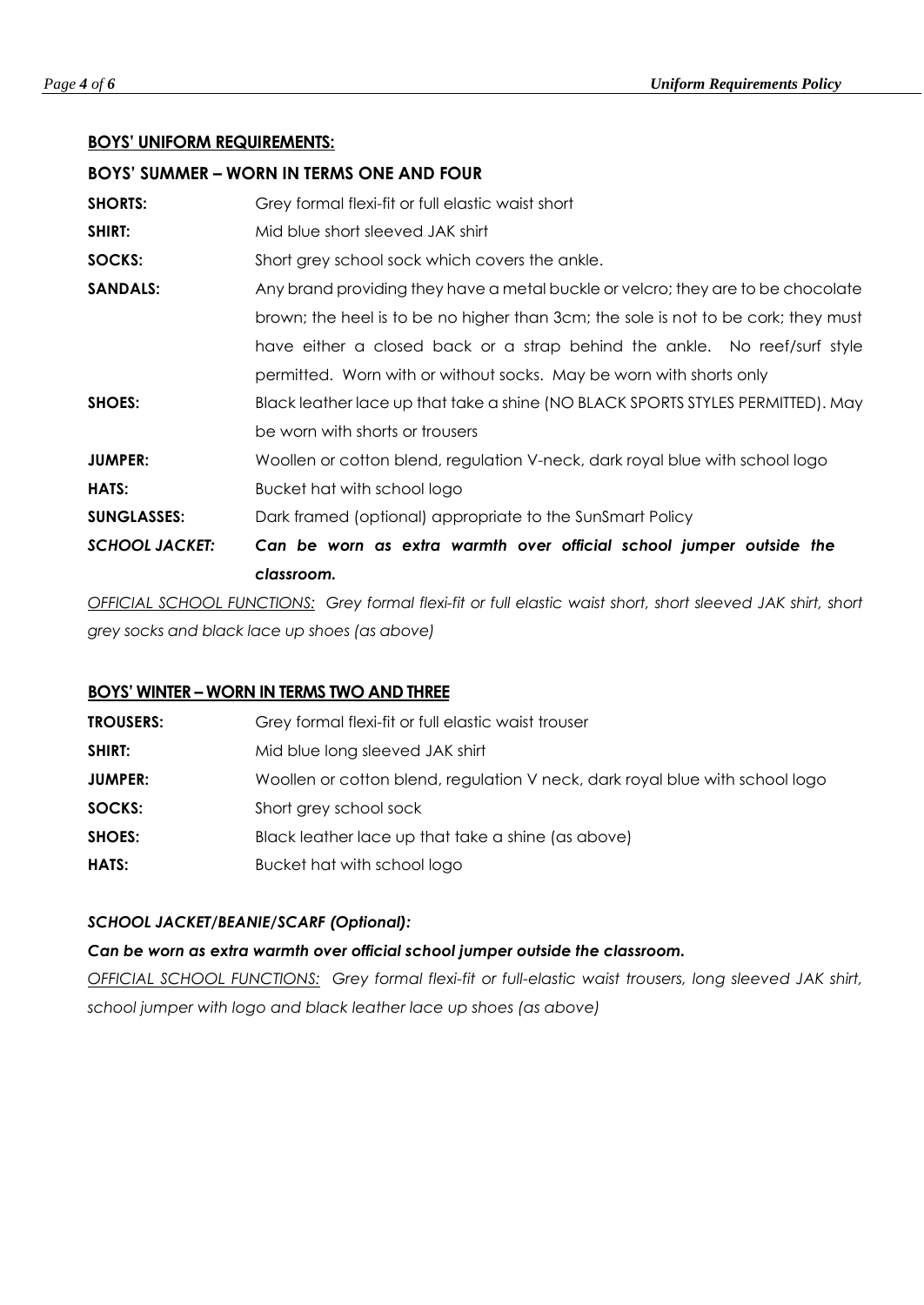# **SPORTS UNIFORM REQUIREMENTS:**

| <b>SHIRT:</b>       | Short or long sleeved polo shirt – navy with school logo                      |
|---------------------|-------------------------------------------------------------------------------|
| <b>SHORTS:</b>      | Sports Short – Ink navy with school logo                                      |
| SOCKS:              | Plain white sport sock <b>above ankle</b> length                              |
| SHOES:              | Sports Shoes - General lace-up sports sneaker/cross trainer. Non-fluorescent  |
|                     | with raised, treaded sole designed for outdoor sports activities (no skate or |
|                     | street shoes)                                                                 |
| <b>JACKET:</b>      | Ink navy with school logo – can be worn with or without sports windcheater    |
| <b>WINDCHEATER:</b> | Polo fleece – Ink navy with school logo                                       |
| <b>PANTS:</b>       | Track Pants – plain ink navy                                                  |
| HATS:               | Bucket hat with school logo (available at the Uniform Shop only)              |
| <b>SUNGLASSES:</b>  | Dark framed (optional) appropriate to the SunSmart Policy                     |
|                     | SCHOOL JACKET/BEANIE/SCARF (Optional):                                        |

# *Can be worn as extra warmth over official school jumper outside the classroom.*

This uniform is to be worn for interschool competitions and weekly PE lessons. For the Interphase Sports Day and Swimming Carnival children **MUST** wear plain T-Shirts/polo shirts of the colour of the House they are representing. (Thiele – blue, Emmaus – yellow). Thiele students may wear the school sports polo top. Emmaus students are able to wear the (old style) yellow sports polo top from the Uniform Shop.

# **HAIR:**

- Hair should be neatly styled and kept clean
- Hair which is below the collar MUST be completely tied back (eg Ponytail, braid or bun). Hair that falls into the eyes must be tied or clipped back
- **NO** artificial hair colour should be evident
- No student's hair is to be cut **shorter than** 6mm (#2 clippers).
- Plain navy blue hair ties, clips, combs, bands or ribbons may be worn. (Decorative and fashion items are not acceptable)
- Plain gold or silver clips, and bobbie pins are also acceptable.

# **JEWELLERY:**

- Wrist watches can be worn to school and the band colour must be plain brown, black, gold or silver and they can only be closed by a clasp or buckle fastener
- Children may wear no more than one pair of earrings of plain gold or silver round studs or sleepers for pierced ears - no more than one earring in each ear lobe
- A small, plain gold or silver cross no greater than 25mm in size can be worn on a fine gold or silver chain around the neck under the uniform as an optional extra